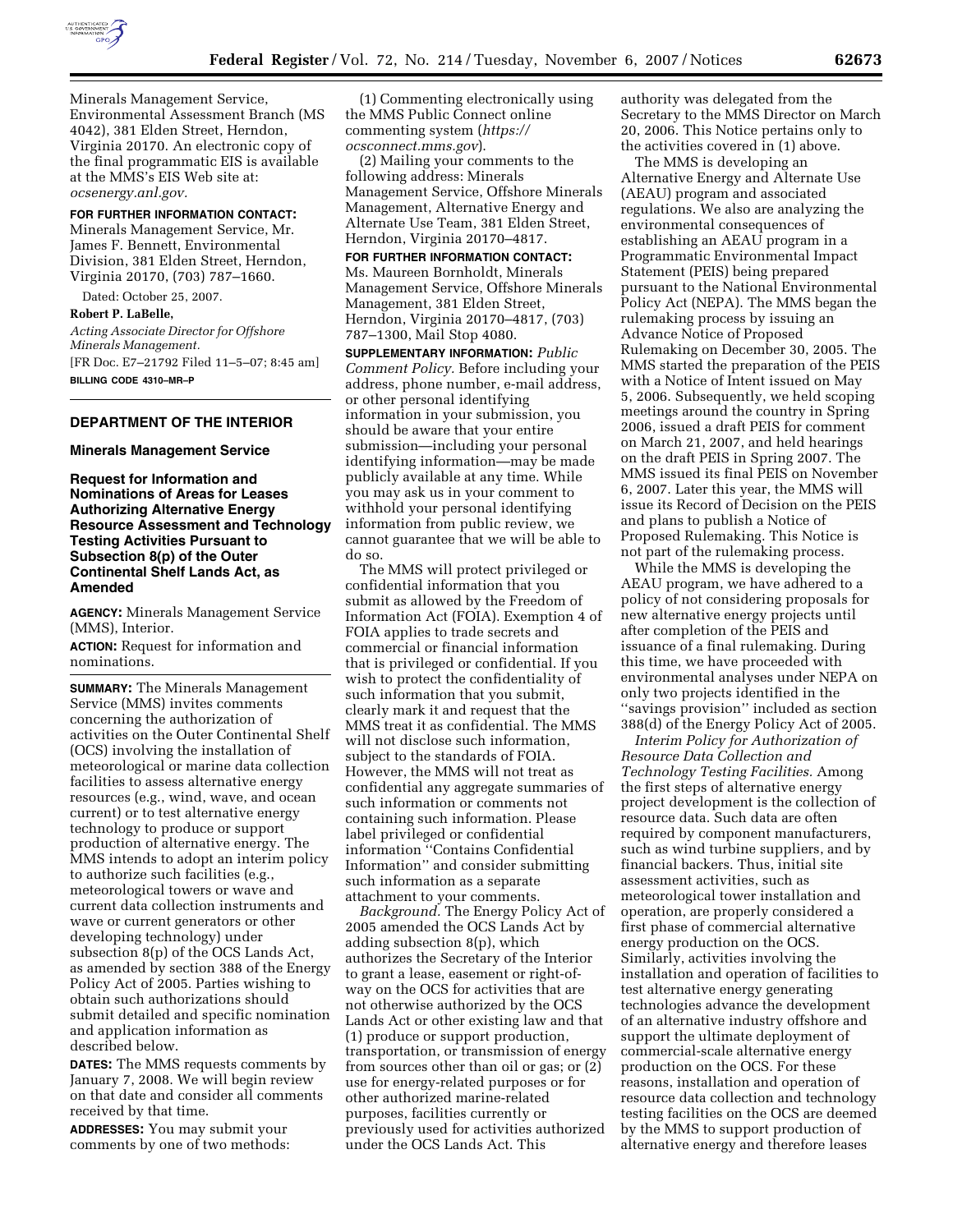for this activity are authorized under subsection 8(p) of the OCS Lands Act.

The MMS is initiating this interim policy under which resource data collection facilities, such as meteorological towers and wave and current data collection instruments, and technology testing facilities, such as wave and current turbines, could be considered and authorized for installation and operation on the OCS before promulgation of final rules. Many stakeholders—including coastal states, alternative energy project proponents, nongovernmental organizations, and the general public—have commented to the MMS, recommending that OCS alternative energy resource assessment activities be authorized expeditiously. The MMS wishes to be responsive and believes that significant benefits would accrue to both the stakeholders and the Federal Government if we expedite the ability to acquire resource data and technology testing results to inform future decision-making with respect to the AEAU program.

This interim policy would not apply to project proposals for the installation of turbines or other energy generating devices associated with the commercial development of alternative energy resources on the OCS (i.e., sale or distribution for compensation). Projects that MMS is currently evaluating pursuant to the ''savings provision'' of Section 388 of the Energy Policy Act of 2005 would not be affected or limited by this interim policy. Thus, any authorization issued under the interim policy would be limited in scope to the installation of meteorological, marine, or other resource data collection facilities and associated data collection activities and the installation and operation of technology testing facilities. Offshore wind turbine technologies will not be authorized for technology testing through this interim policy.

The interim policy would be in effect until the MMS promulgates final rules for the AEAU program, at which time all AEAU program activities will be regulated under those rules. However, the MMS may limit the number of authorizations under this interim policy. Parties wishing to receive authorizations for data collection activities and technology testing may continue to submit requests under the interim policy until the final rules are in place.

*Leases.* Under this interim policy the MMS would issue limited-term leases authorizing data collection activities and technology testing in support of alternative energy production subject to obtaining necessary approvals for

construction and placement of associated structures on the OCS lease area. Such leases would have a limited term and would confer no priority rights to subsequently develop an alternative energy facility on the OCS for generating electricity or other produced energy for commercial sale or distribution. The MMS proposes a lease term of 5 years. Any subsequent MMS authorizations for commercial alternative energy facilities would be processed independently in accordance with subsection 8(p) of the OCS Lands Act and the associated implementing regulations currently in development by the MMS. However, the initial lease term may be extended at the discretion of the MMS if the lessee demonstrates that more time is needed to conduct data collection or technology testing activities. The size of each lease issued would be designed to accommodate the activities proposed, but multiple facilities in noncontiguous areas would require separate leases.

As required by subsection 8(p)(3) of the OCS Lands Act, leases for alternative energy resource assessment and technology testing must be issued on a competitive basis unless the MMS determines, after public notice, that there is no competitive interest. The MMS will consider nominations and other information received in response to this notice to evaluate competitive interest in leases for alternative energy resource assessment and technology testing. In cases where we determine that there is competitive interest in the same geographic area, we may conduct a competitive auction (lease sale). Otherwise, we may proceed to issue leases noncompetitively on a case-bycase basis. The MMS will use criteria, such as complexity of facilities, proposed installation dates, and available MMS resources to oversee such projects, in setting priorities and determining the number of applications we will consider. As required by subsection 8(p)(7) of the OCS Lands Act, the MMS will coordinate and consult with the Governor of any State or the executive of any local government that may be affected by a lease issued under the interim policy.

The installation of resource data collection and technology testing facilities will require the submission of a plan describing the proposed construction, operation, and removal of the facility, which will be subject to MMS review before authorization of the proposed activities. Each lease and associated activities must comply fully with all applicable laws and regulations (e.g., NEPA, the Coastal Zone Management Act, the Endangered Species Act, the Marine Mammal

Protection Act, the Rivers and Harbors Act, the Clean Air and Water Acts, and U.S. Coast Guard and Federal Aviation Administration requirements). A NEPA review of potential environmental impacts will be conducted for each lease, and appropriate restrictions and mitigation measures may be applied. Unless otherwise authorized by the Director, any facilities constructed on the lease must be removed when the lease expires, and removal of facilities must be accomplished in a manner approved by the MMS. The MMS will require an annual rental payment for each lease and proposes that the rental amount be \$3.00 per acre. Also, the MMS will require lessees to meet appropriate financial assurance requirements to guarantee compliance with all terms and conditions of the lease. The specific terms and conditions of this authorization, including plan information, rental payments and financial assurance requirements, will be set forth in the lease instrument, a draft of which will be published for public review and comment. The draft lease instrument may include the clauses listed below.

- 1. Rights of Lessee.
- 2. Reservations to Lessor.
- 3. Effective Date and Lease Term (5 years proposed).
- 4. Designation of Operator.
- 5. Applicable Statutes and Regulations.
- 6. Rentals (\$3.00 per acre proposed).
- 7. Notice of Commencement and Termination of Activities.
- 8. Project Plan.
- 9. Compliance.
- 10. Progress Reports.
- 11. Confidentiality of Information.
- 12. Inspections.
- 13. Violations, Suspensions and Cancellations.
- 14. Liability of Lessee.
- 15. Security.
- 16. Assignment or Transfer of Lease.
- 17. Surrender of Lease.
- 18. Removal of Property and Restoration of the Leased Area on Termination.
- 19. Debarment Compliance.
- 20. Notices.

Leases issued under this interim policy will grant the lessee exclusive rights to conduct the activities identified in the lease on the designated OCS lease area. However, the MMS is not restricted from, and may consider, authorizing other activities on the same area of the OCS that do not impede on or interfere with the original lessee's exclusive rights under its lease.

*Applicability.* In accordance with subsection 8(p)(10) of the OCS Lands Act, data collection and technology testing activities may not be authorized